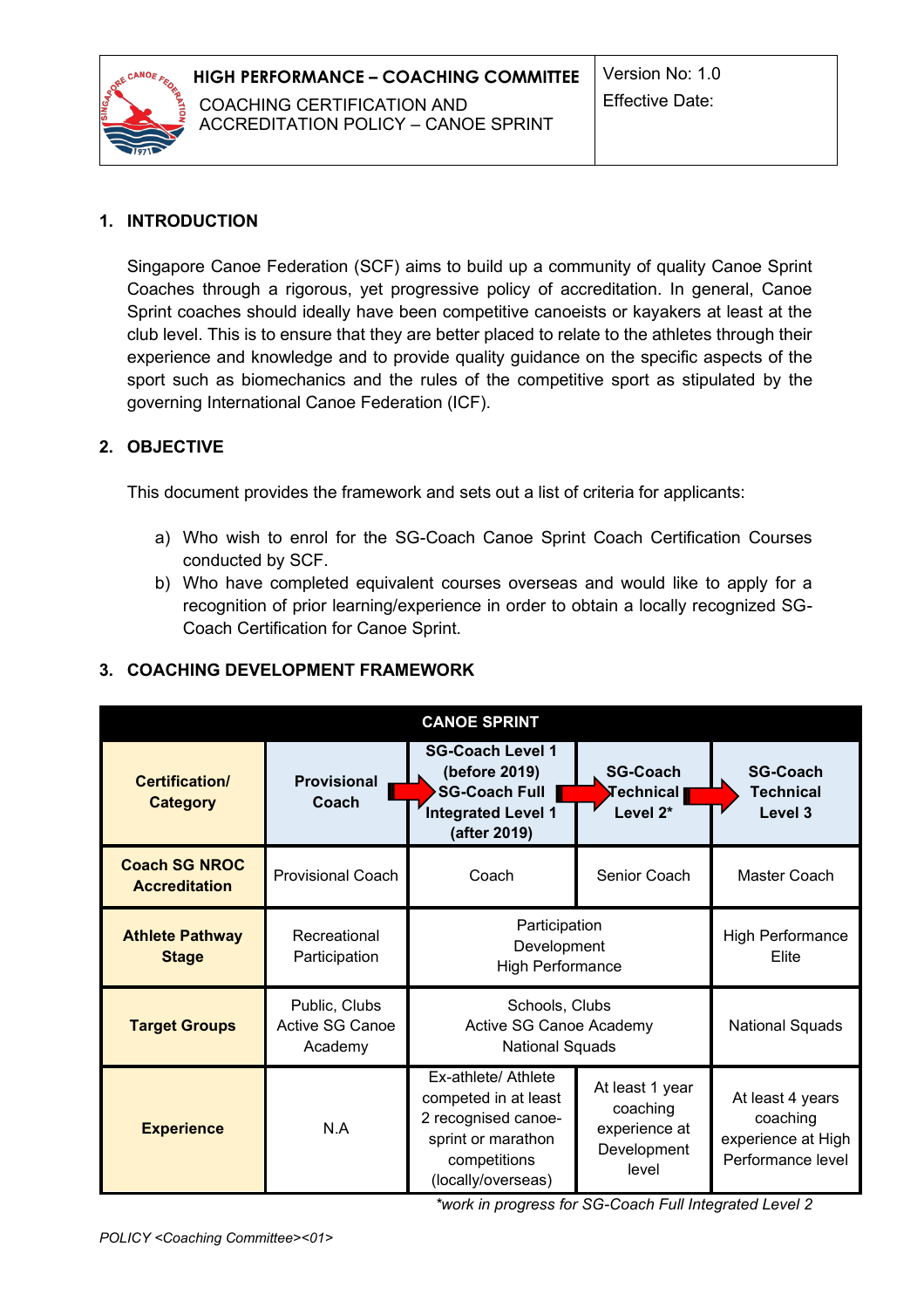

### **4. RECOGNITION OF PRIOR LEARNING**

Recognition of Prior Learning (RPL) is the acknowledgement of experience, skills and knowledge pertaining to canoe sprint. This may come in the form of formal trainings, coaching achievements, work experiences and academic achievements. Under the coaching framework of SCF, foreign or local coaches with accreditation from other National Federations may apply for RPL for Level 1 certification.

Applicants should submit the relevant documents as proof of their prior learning. These documents include certificates of coaching courses or relevant academic transcripts. Should there be an inability to demonstrate evidence for certain claims, SCF may request for a competence test to fulfil accreditation criterion.

#### 4.1 RPL Evaluation Panel

The RPL evaluation panel comprise of the following:

- At least two (2) members from the High Performance Coaching Committee (Canoe Sprint)
- One (1) representative from CoachSG or Singapore Sport Institute (SSI)

Successful applicants are still required to attain the following:

- a) Values and Principles of Sports (VPS) certification through Sport SG. For more information, please refer to following link: [https://www.sportsingapore.gov.sg/sports](https://www.sportsingapore.gov.sg/sports-education/values-andprinciples-in-sports)[education/values-andprinciples-in-sports](https://www.sportsingapore.gov.sg/sports-education/values-andprinciples-in-sports)
- b) Basic Sports Science (BSS) Course certification through Sport SG, unless wavier is granted. For more information, please refer to following link: [https://www.sportsingapore.gov.sg/athletes-coaches/coachescorner/singapore-coach](https://www.sportsingapore.gov.sg/athletes-coaches/coachescorner/singapore-coach-excellence-programme-sg-coach/basicsports-science-course)[excellence-programme-sg-coach/basicsports-science-course](https://www.sportsingapore.gov.sg/athletes-coaches/coachescorner/singapore-coach-excellence-programme-sg-coach/basicsports-science-course)

### **5. SPORT SG – NATIONAL REGISTRY OF COACHES (NROC)**

The National Registry of Coaches (NROC) was launched in 2003 to raise the standard and professionalism of sports coaching in Singapore. It aims to ensure that coaches meet baseline qualifications, that coaches continue to practise and improve, and that coaches provide a safe environment for their athletes.

SCF encourages all certified coaches to be registered in the NROC. For requirements to join the NROC, please refer to [https://www.sportsingapore.gov.sg/Athletes-](https://www.sportsingapore.gov.sg/Athletes-Coaches/Coaches-Corner/National-Registry-of-Coaches)[Coaches/Coaches-Corner/National-Registry-of-Coaches](https://www.sportsingapore.gov.sg/Athletes-Coaches/Coaches-Corner/National-Registry-of-Coaches)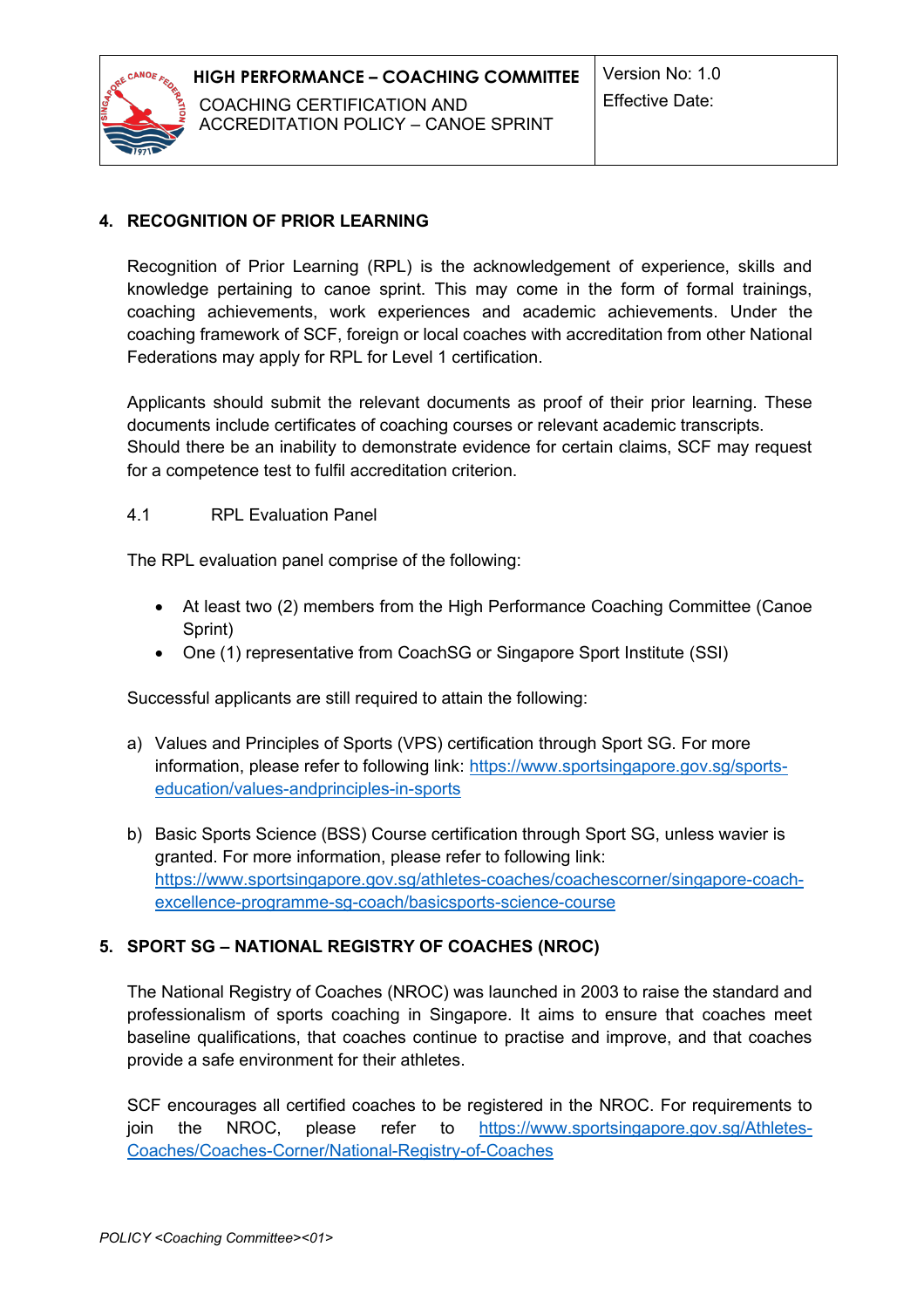

### **6. CONTINUING COACHING EDUCATION (CCE)**

The Continuing Coach Education (CCE) programme provides coaches the platform to continually upgrade themselves in their area of coaching. NROC requires coaches to upgrade themselves continually to maintain high coaching standards. NROC membership is valid for three years, during which time coaches are expected to accumulate minimum learning hours by attending regular CCE activities.

For more information on CCE, please refer to: [https://www.sportsingapore.gov.sg/athletes](https://www.sportsingapore.gov.sg/athletes-coaches/coaches-corner/continuing-coachdevelopment/continuing-coaching-education)[coaches/coaches-corner/continuing-coachdevelopment/continuing-coaching-education](https://www.sportsingapore.gov.sg/athletes-coaches/coaches-corner/continuing-coachdevelopment/continuing-coaching-education)

Please check SCF website for updates and information on sport-specific CCE courses.

#### **7. SCF COACHING CERTIFICATION STRUCTURE**

SCF reserves the right to waive or approve accreditation for similar coaching certifications from other Federations/ countries/ organisations. Any application for waiver and alternative accreditations must be presented to the SCF High Performance Coaching Committee/ Chairperson through SCF and must be supported by valid detailed transcripts in English and letter of support by respective Federations/ Embassies.

All application for waiver or accreditation may be subjected to a Competency Assessment and/or Probative Observation Period and will be decided by the SCF High Performance Coaching Committee/ Chairperson.

Administrative fee applies to all applications for waiver, accreditation and competency assessments.

Successful applications will be awarded with a letter of support from SCF.

Please check SCF website for updates and information on SCF Coaching courses.

#### **8. Appendix**

- Appendix A : SG-Coach Canoe Sprint Technical Level 1
- Appendix B: SG-Coach Full Integrated Level 1
- Appendix C: SG Coach Canoe Sprint Technical Level 2
- Appendix D: SG Coach Canoe Sprint Technical Level 3
- Appendix E : Administrative and Course Fees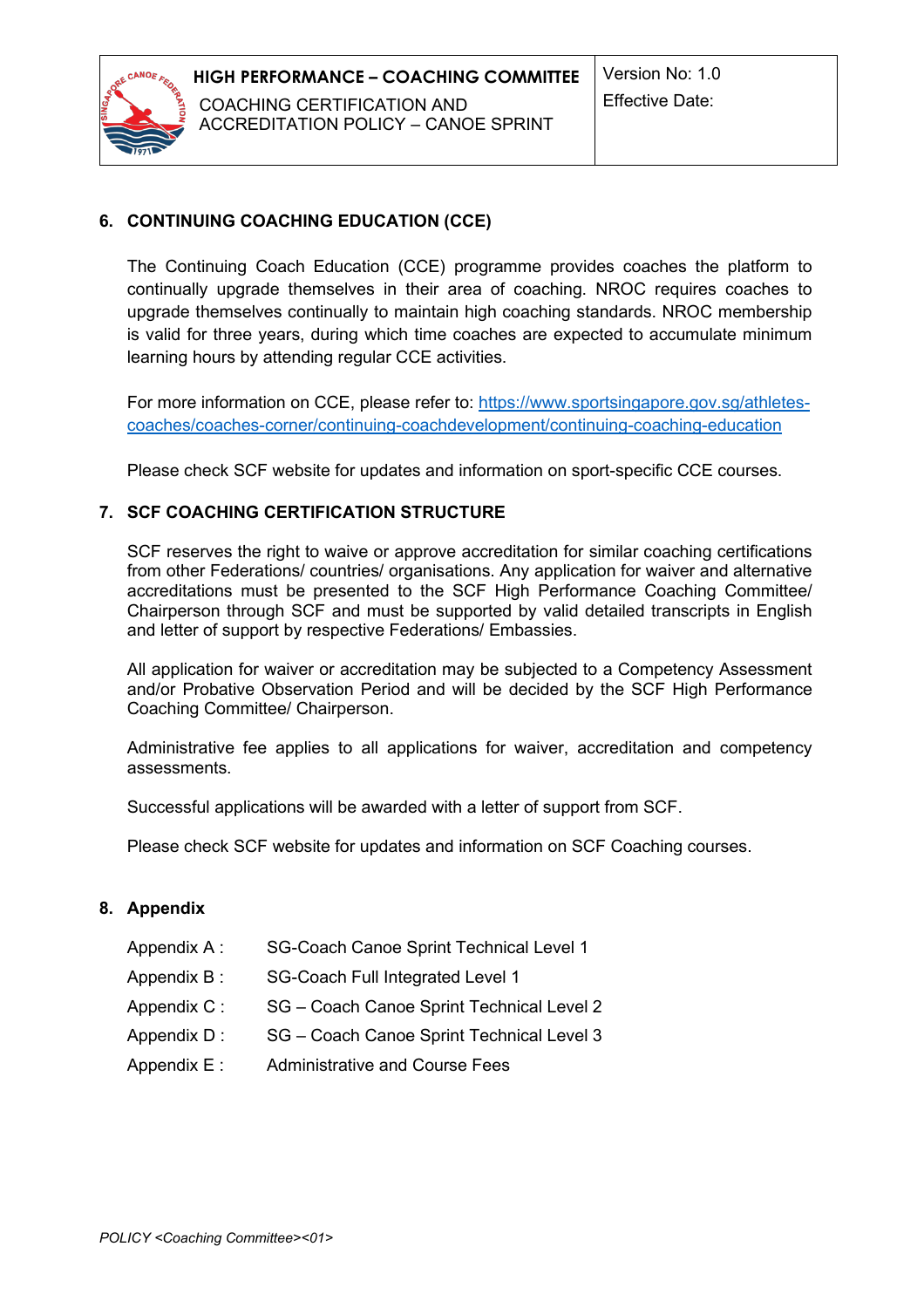| <b>Requirements</b>                                                                                                                                                                                                                                                                                                                                                                                                                                               | <b>Competencies/ Modules/ Areas of learning</b>                                                                                                                                                                                                                                                                                                                                                                                                                                                                                                                         | <b>Equivalent/ Recognised</b><br><b>Qualifications and Certifications</b>                                                                                        |
|-------------------------------------------------------------------------------------------------------------------------------------------------------------------------------------------------------------------------------------------------------------------------------------------------------------------------------------------------------------------------------------------------------------------------------------------------------------------|-------------------------------------------------------------------------------------------------------------------------------------------------------------------------------------------------------------------------------------------------------------------------------------------------------------------------------------------------------------------------------------------------------------------------------------------------------------------------------------------------------------------------------------------------------------------------|------------------------------------------------------------------------------------------------------------------------------------------------------------------|
| Must be at least 18 years of age<br>Must be certified medically fit<br>Must have a 1-star or equivalent<br>certification<br>Must have competed in at least 2<br>recognised canoe-sprint or<br>marathon competitions<br>(locally/overseas)<br>Must be able to satisfy the following<br>pre-course assessment<br>requirements:<br>$\triangleright$ Swimming test: must be able<br>to swim 200m confidently<br>without assistance (valid<br>certifications accepted) | 1. Introduction to Canoeing<br>Equipment<br>2.<br>3. Safety and Rescue<br>The technique of Canoeing<br>4.<br><b>Physical Conditioning</b><br>5.<br>$\triangleright$ Endurance and strength development<br>Training and Basic Training Methods<br>6.<br>Training principles, loads, frequencies,<br>⋗<br>duration and types<br>The role of a Coach<br>$\triangleright$ Teaching skills, communication, coaching<br>tools, methods and teaching beginners<br>8.<br>Introduction to Racing<br>$\triangleright$ Rules, goals and principles<br><b>Competency Assessment</b> | International Canoe Federation<br>$\bullet$<br>(ICF) Level 1 Coaching Course<br>(Coach)<br><b>SCF-NCAP Canoe Sprint</b><br>$\bullet$<br><b>Technical Level 1</b> |

# **Appendix A : SG-Coach Canoe Sprint Technical Level 1**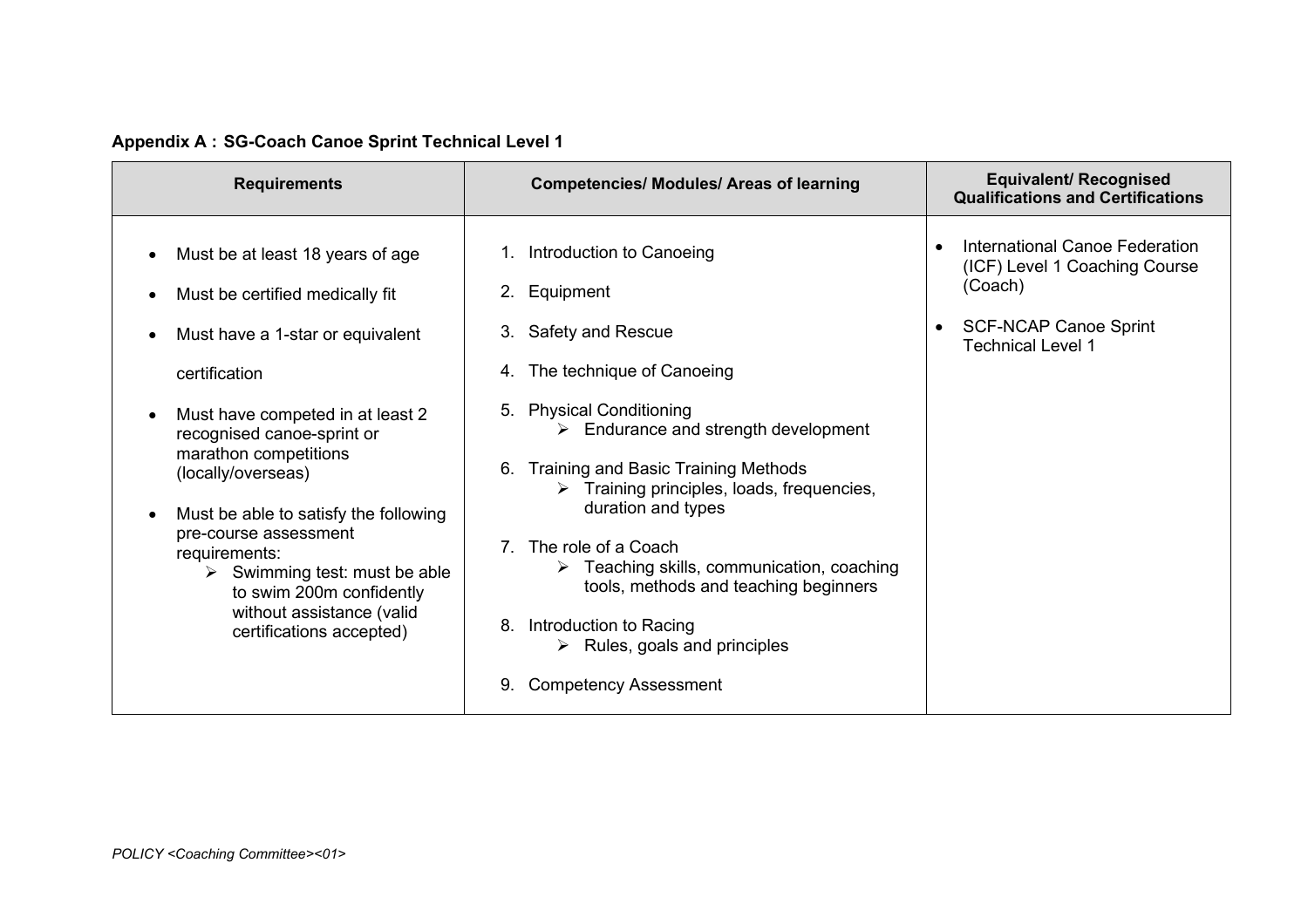| <b>Requirements</b>                                                                                                                                                                                                                                                                                                                | <b>Competencies/ Modules/ Areas of learning</b>                                                                                                                                                                                                                                                                                                                                                                                                                                                                                            | <b>Equivalent/ Recognised</b><br><b>Qualifications and Certifications</b> |
|------------------------------------------------------------------------------------------------------------------------------------------------------------------------------------------------------------------------------------------------------------------------------------------------------------------------------------|--------------------------------------------------------------------------------------------------------------------------------------------------------------------------------------------------------------------------------------------------------------------------------------------------------------------------------------------------------------------------------------------------------------------------------------------------------------------------------------------------------------------------------------------|---------------------------------------------------------------------------|
| Must be at least 18 years of age                                                                                                                                                                                                                                                                                                   | Introduction to Course<br>1.                                                                                                                                                                                                                                                                                                                                                                                                                                                                                                               | <b>NIL</b><br>$\bullet$                                                   |
| Must be certified medically fit<br>Must have a 1-star or equivalent<br>certification                                                                                                                                                                                                                                               | <b>Sports Development System</b><br>2.<br>Values and Principles (VPS)<br>Coaching Philosophy, Code of Conduct,<br>Game for Life, Safe Sport, Anti-doping                                                                                                                                                                                                                                                                                                                                                                                   | No Equivalent<br>$\bullet$                                                |
| Must have competed in at least 2<br>recognised canoe-sprint or marathon<br>competitions (locally/overseas)<br>Must be able to satisfy the following<br>pre-course assessment<br>requirements:<br>$\triangleright$ Swimming test: must be able<br>to swim 200m confidently<br>without assistance (valid<br>certifications accepted) | 4. Risk Assessment Management System (RAMS)<br>5a. Introduction to Exercise and Sports Science<br>5b. Long Term Athlete Development<br>5c. Biomechanics and Technique<br>5d. Sports Physiology<br>5e. Strength and conditioning<br>5f. Recovery and Nutrition<br>5g. Sports Psychology<br>Planning<br>6.<br><b>Delivery Methods</b><br><b>Building a Positive Culture</b><br>8.<br><b>Observation and Practical Sessions</b><br>9.<br>Kids, Paracanoe & Elite team programmes<br>➤<br>Both Kayak & Canoe<br>➤<br>10. Competency Assessment |                                                                           |

# **Appendix B : SG-Coach Full Integrated Level 1 (last updated Nov 2019)**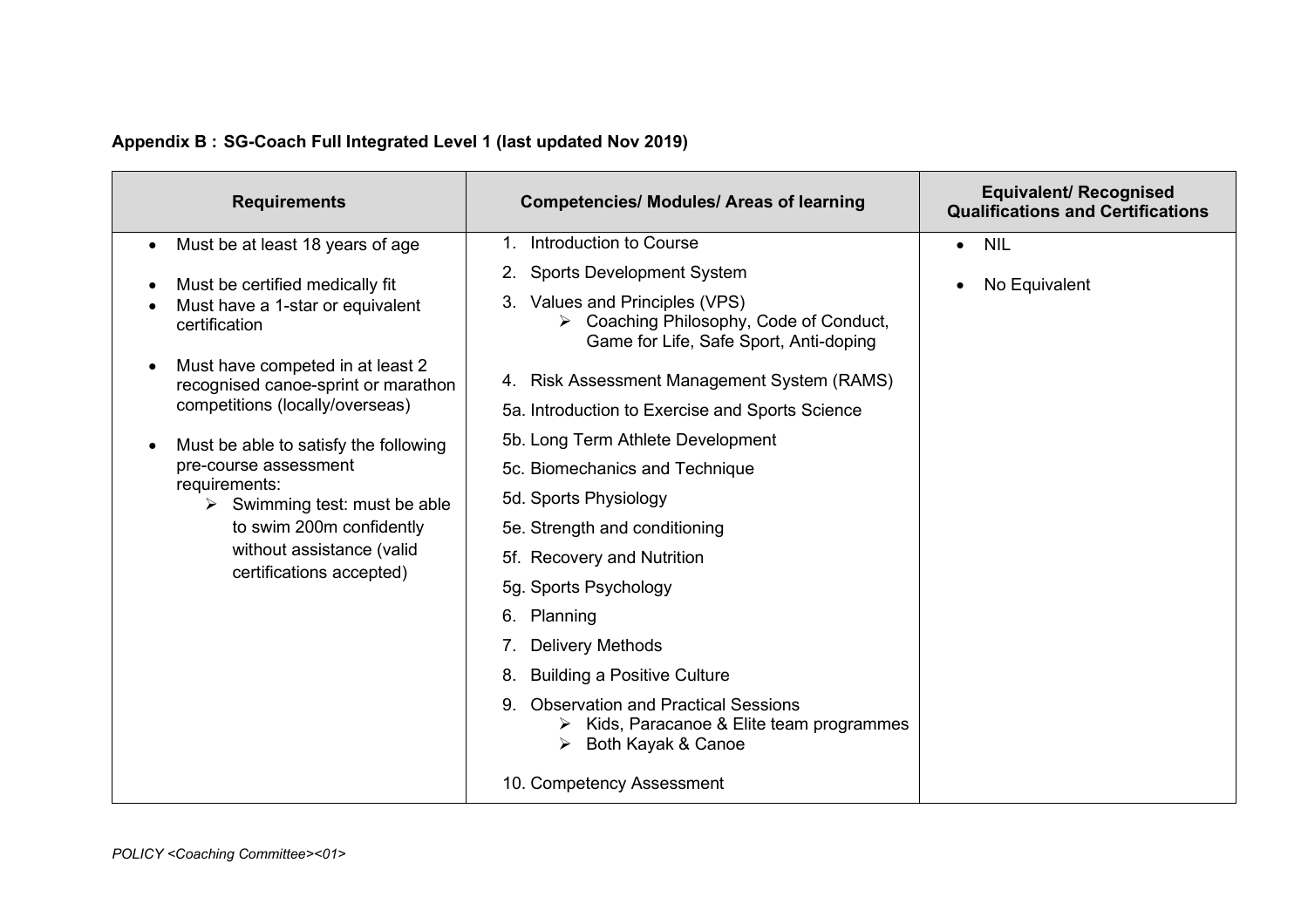|  |  | Appendix C : SG-Coach Canoe Sprint Technical Level 2 |  |  |  |
|--|--|------------------------------------------------------|--|--|--|
|--|--|------------------------------------------------------|--|--|--|

| <b>Requirements</b>                                                                                                                                                                   | <b>Competencies/ Modules/ Areas of learning</b>                                                                                                                                                                                                                                                                                                                                                                                                                                                                                                                                                                                                                                                                                                                                                                       | <b>Equivalent/ Recognised</b><br><b>Qualifications and Certifications</b>                                                                                    |
|---------------------------------------------------------------------------------------------------------------------------------------------------------------------------------------|-----------------------------------------------------------------------------------------------------------------------------------------------------------------------------------------------------------------------------------------------------------------------------------------------------------------------------------------------------------------------------------------------------------------------------------------------------------------------------------------------------------------------------------------------------------------------------------------------------------------------------------------------------------------------------------------------------------------------------------------------------------------------------------------------------------------------|--------------------------------------------------------------------------------------------------------------------------------------------------------------|
| All of the above<br>Must have completed SG-Coach<br><b>Technical Level 1 Course or</b><br>equivalent<br>Must have at least a year of<br>coaching experience at a<br>Development level | 1. Introduction and Required Abilities in Canoeing<br>$\triangleright$ Talent development, Success-factors,<br>Trends in athlete training methods<br>2. Safety and Rescue<br>Equipment, Personal safety, Injury<br>prevention, Treatment & rescue methods<br><b>Introducing Technique</b><br>3.<br>$\triangleright$ Hydrodynamics & Key technical points<br>4. The Kayak Technique<br>The Canoe Technique and Team Boats<br><b>Teaching of Technique</b><br>6.<br>$\triangleright$ Teaching skills, Communication, Coaching<br>tools, Methods & teaching beginners<br>Physiology<br>$7_{\scriptscriptstyle{\sim}}$<br>$\triangleright$ Circulatory respiratory system, Energy<br>supply & nutrition<br><b>Physical Conditioning</b><br>8.<br>Endurance, Endurance development,<br>➤<br>Strength, Strength development | International Canoe Federation<br>$\bullet$<br>(ICF) Level 2 Coaching Course<br>(Advanced Coach)<br><b>SCF-NCAP Canoe Sprint</b><br><b>Technical Level 2</b> |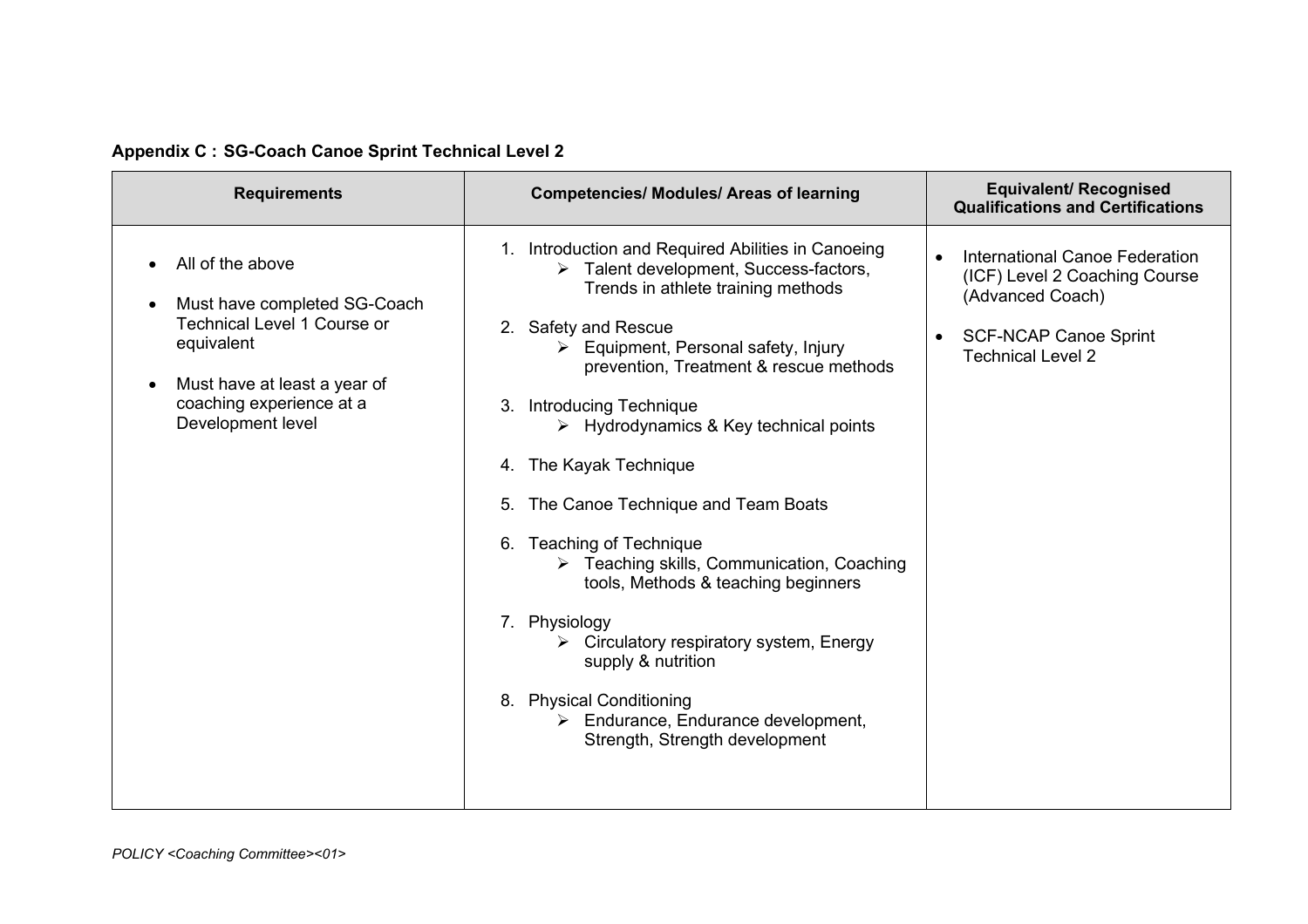| 9. Speed Work<br>$\triangleright$ Speed, Speed development & pacing<br>10. Training and Training Methods with Training<br>Intensity<br>$\triangleright$ Training principles, Physiological effects,<br>Overtraining, Intensity & its measurement<br>11. Training Plan<br>$\triangleright$ Planning programmes, Periodized training<br>12. 200m Training<br>$\triangleright$ Specificity of the 200m distance & training<br>requirements<br>13. Role of A Coach |  |
|----------------------------------------------------------------------------------------------------------------------------------------------------------------------------------------------------------------------------------------------------------------------------------------------------------------------------------------------------------------------------------------------------------------------------------------------------------------|--|
| 14. Competency Assessment                                                                                                                                                                                                                                                                                                                                                                                                                                      |  |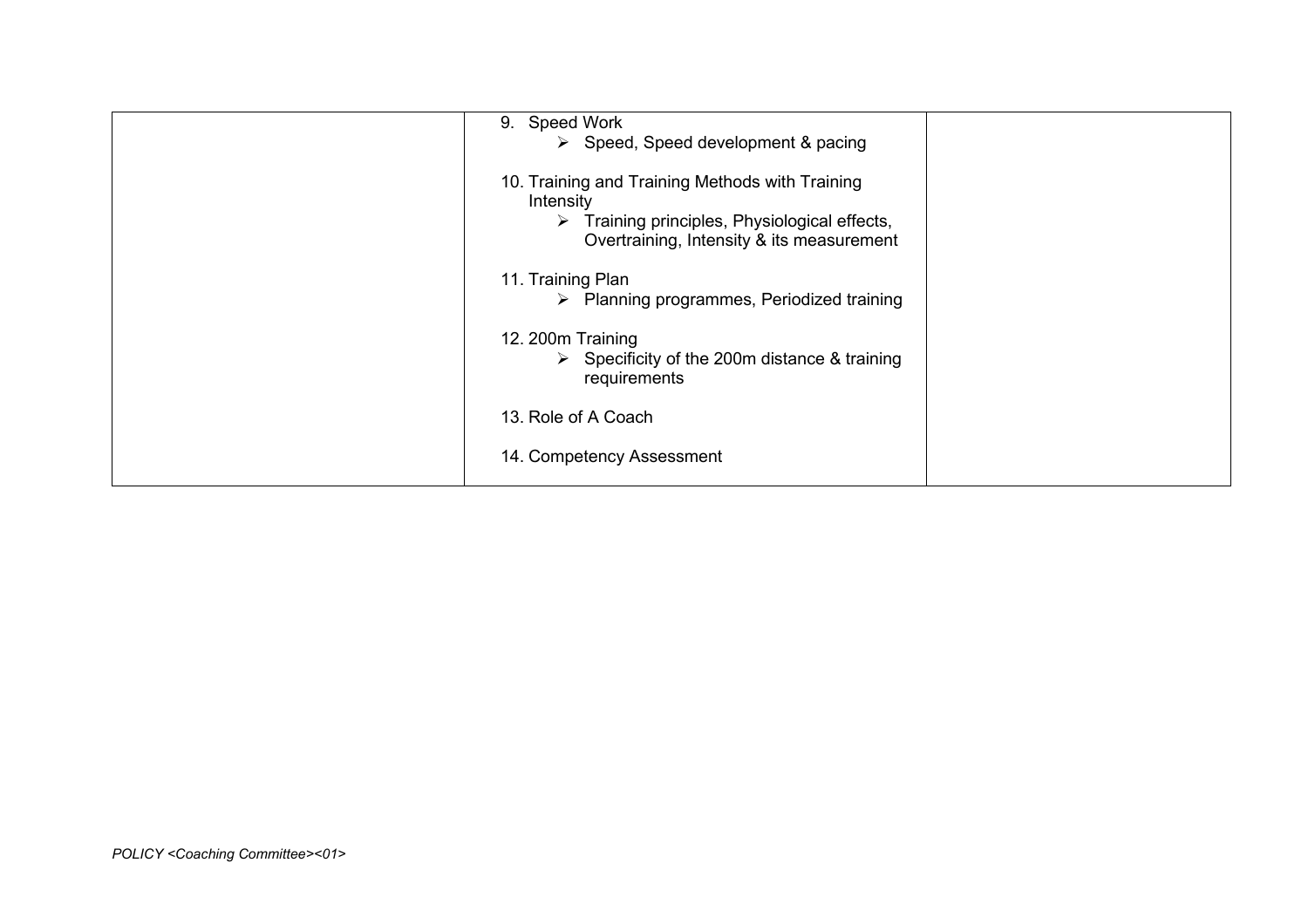|  |  | <b>Appendix D: SG-Coach Canoe Sprint Technical Level 3</b> |  |  |
|--|--|------------------------------------------------------------|--|--|
|--|--|------------------------------------------------------------|--|--|

| <b>Requirements</b>                                                                                                                             | <b>Competencies/ Modules/ Areas of learning</b>                                                                                                          | <b>Equivalent/ Recognised</b><br><b>Qualifications and Certifications</b>                                                                      |
|-------------------------------------------------------------------------------------------------------------------------------------------------|----------------------------------------------------------------------------------------------------------------------------------------------------------|------------------------------------------------------------------------------------------------------------------------------------------------|
| All of the above<br>Endorsed by SCF to attend<br>$\bullet$<br>International Canoe Federation<br>(ICF) Level 3 Coaching Course<br>(Expert Coach) | 1. Exercise Physiology<br>2. Training Theory and Methodology<br>3. Sport Injuries<br>4. Sport Psychology                                                 | International Canoe Federation<br>(ICF) Level 3 Coaching Course<br>(Expert Coach)<br>3 weeks course + 3 months online<br>learning & assessment |
| And/or<br>Must have completed SG-Coach<br><b>Technical Level 2 Course or</b><br>equivalent                                                      | 5. Sport Management<br>6. Sport Pedagogy<br>7. Skill and Motor Development<br>8. Sport Technique                                                         |                                                                                                                                                |
| And/or<br>At least 4 years coaching<br>experience at High Performance<br>level                                                                  | 9. Conditioning<br>10. Performance Analysis<br>11. Observation and Competition Analysis<br>12. Teaching and Coaching Skills<br>13. Competency Assessment |                                                                                                                                                |